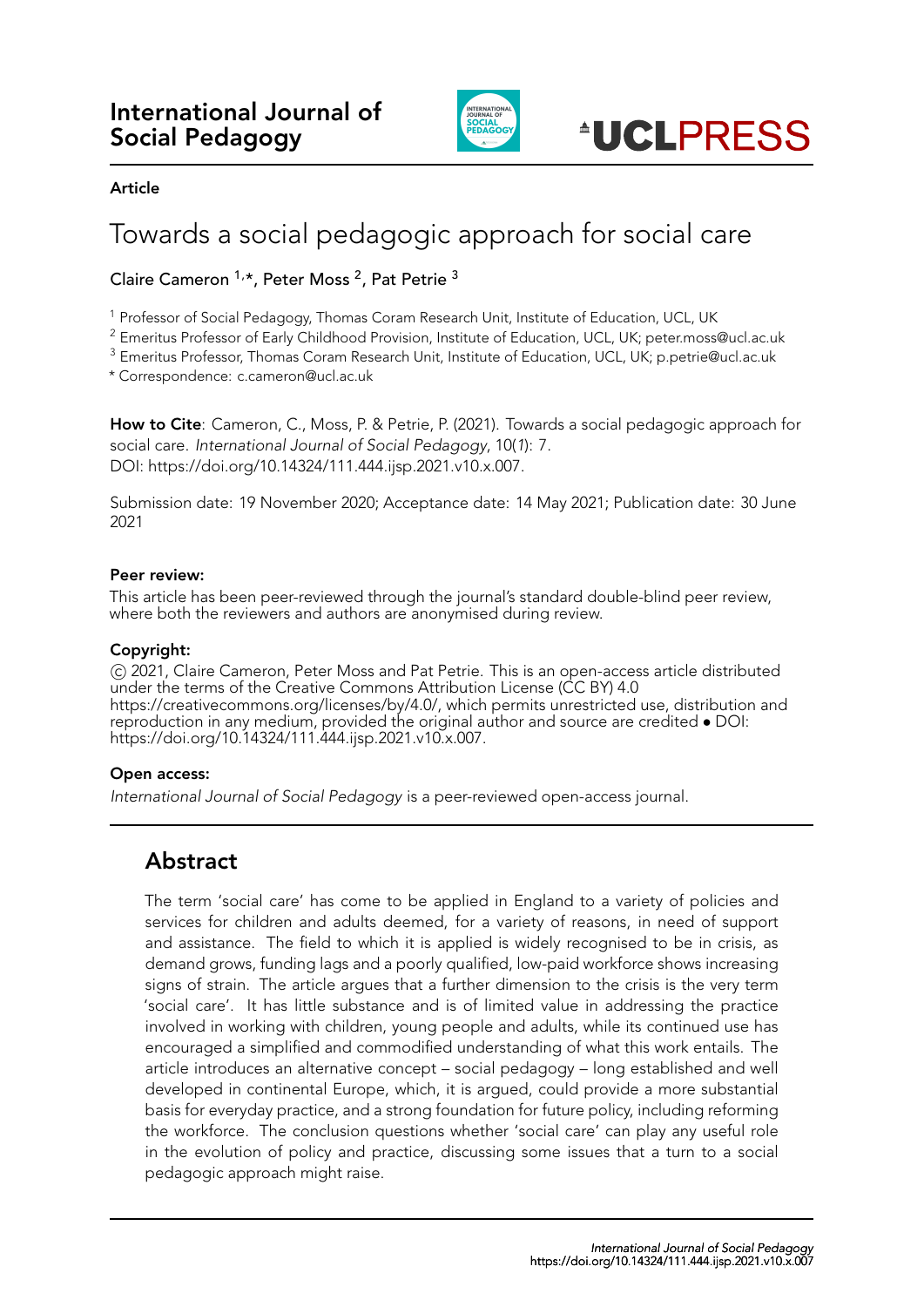**Keywords** social care; social pedagogue; social pedagogy; workforce

## **Introduction**

'Social care' has rarely been out of the news in England in recent years.<sup>1</sup> Among politicians, the media, academics and the general public, there is widespread agreement that 'social care' is in crisis, with calls and proposals for its reform frequently made. Since 1997, 'social care' has been the subject of five independent commissions, four government White Papers and two Green Papers (The Health Foundation, 2019). And in 2018 the English Department for Health, although already responsible for social care, was renamed the Department for Health and Social Care as a sign of its heightened importance and the need for closer integration of the department's dual responsibilities.

This article starts with the social care crisis, and the problems commonly said to const[itute it. But](#page-11-0) [our main purpose](#page-11-0) is to go deeper: to question the meaning and adequacy of the concept of social care. We argue that it has little substance and is of limited value. In particular, when addressing the practice involved in working with adults and children, its continued use is, we contend, part of the crisis. We introduce instead a concept long established and well developed in continental Europe: social pedagogy, which, we propose, could provide a more substantial basis for practice, and a strong foundation for future policy, including reforming the workforce. We conclude by asking whether social care can play any useful role in the evolution of policy and practice, discussing some issues that a turn to a social pedagogic approach might raise.

# **The crisis of social care**

The term social care has come to apply to a variety of policies and services for children and adults deemed, for a variety of reasons, in need of support and assistance. While the largest group involved are elderly people with additional needs, social care also provides for working-age adults with mental and physical disabilities, and children and adolescents unable to live with birth parents ('looked after' under the Children Act 1989), or assessed as 'in need' or subject to child protection measures. Demand for social care has been growing across all these groups and is expected to continue (Institute for Government, 2019a, 2019b).

Alongside mounting demand, the questions of who should pay for social care and how remain unresolved. The costs of social care for children and younger adults are entirely borne by the state. But, for older people, the division of responsibility between private persons and the sta[te has been](#page-11-1) [unresolved; elderly p](#page-11-1)[eople](#page-11-2) having to sell their homes to pay for care has been a particularly emotive issue. The situation has been exacerbated since 2010 by years of austerity in public funding. This has fallen particularly heavily on the budgets of local authorities, the main public funders of social care services, obliging them to reduce their support, targeting it increasingly on those in greatest need. Despite an increasing demand, in 2018/19, total local authority spending on adult social care was £22.2 billion, £300 million below where it was in 2010/11: just under half for working-age adults, mostly with learning disabilities, the remainder for people aged 65 years or over (King's Fund, 2019). By contrast, spending on children's social care, which is demand-led, has increased steadily (Institute for Government, 2019a).

In addition to rising demand and falling public spending, the crisis in social care has been further exacerbated by increasing strains in the large and growing social care workforce. In 2019, an estimated 1.49 million people in 1.62 million jobs worked in adult social c[are, with 800,000 m](#page-11-3)ore jobs needed by 2035 based on population forecasts. Around three-quarters of current job[s \(76 per cent\) involve direct car](#page-11-1)e work (Skills for Care, 2019). However, there is 'a growing problem with both recruitment and retention …[turnover] is far higher than in other public services, while vacancies have also increased over the past half decade' (Institute for Government, 2019b, n.p.).

The root of this workforce problem is a reliance on a highly gendered workforce that suffers poor worki[ng conditions and lo](#page-12-0)w levels of qualification, pay and public esteem (Public Accounts Committee, 2018). The adult social care workforce is 83 per cent female (though the proportion is substantially lower in seni[or management\); many are from](#page-11-2) Black, Asian and minority ethnic backgrounds, especially in London, and 16 per cent are non-British. Pay is low, the mean hourly pay for care workers in the predominant independent sector in 2018/19 being £8.30, just above the [national minimum wage but](#page-12-1)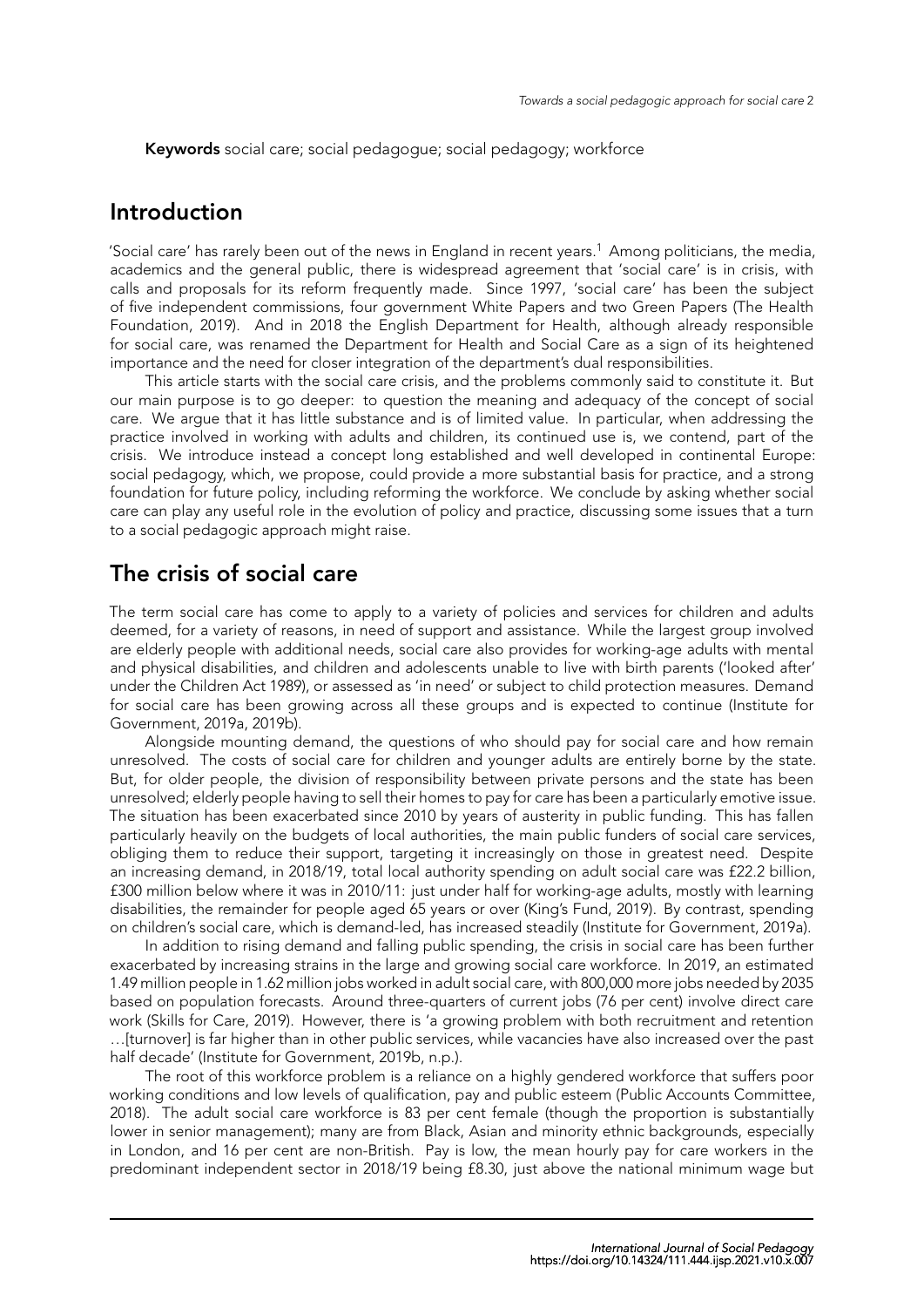below the real living wage. One-quarter are on zero-hours contracts, rising to 58 per cent for domiciliary care workers. Amongst direct care workers, half have no relevant qualification and a further 26 per cent are qualified at only levels 1 or 2 (Skills for Care, 2019).

While there is a substantial public responsibility for social care, services themselves have been largely privatised. For example, 97 per cent of home care services for elderly people are delivered by independent providers (Age UK, 2019); 84 per cent of care home beds for older people are provided by private businesses (Blakeley and [Quilter-Pinner,](#page-12-0) [2019\)](#page-12-0); and three-quarters of children's homes and most foster care agencies are owned by private companies, with 'hedge funds and private equity increasingly [dominating], as they do in the wider social care sector' (*The Guardian*, 2018). The crisis in social care, therefore, is at the inter[face of public r](#page-10-0)esponsibility and private provision.

The onslaugh[t of COVID-19 has once again bro](#page-10-1)ught the crisis to public attention, especially that part of social care working with elderly people. The contrast between the importance of the work and its low standing has been heightened by domiciliary and [residential workers b](#page-11-4)eing placed at mortal risk by an initial failure to supply sufficient testing or personal protective equipment. The call for 'something to be done' about the social care crisis has resounded.

#### **What is social care?**

Social care is a term both widely used and taken for granted today. Yet its provenance is recent and its meaning unclear, for 'it could be argued that social care is a composite of indeterminate concepts' (Smith, Lloyd, Cameron, Johnson and Willis, 2019, p. 45). The term 'began to appear towards the end of the twentieth century in policy documents on the responsibilities of local authorities for the commissioning of social services and collaboration/joint working between health and social services' (Smith et al., 2019, p. 47). Its policy precursors were terms such as 'community care', 'long-term care' and 'personal care'. The term 'social care workforce' appe[ared i](#page-12-2)n a 1998 White Paper, while a General Social Care Council, to regulate social care professions, started work in 2001, as did a Social Care Institute for Excellence; this was followed a year later by a government-funded Social Care Workforce Research Uni[t at King's College](#page-12-2) London. In the meantime, the 1999 Health Act created a Joint Health and Social Care Unit within the Department of Health.

The term social care appears somewhat earlier in the academic field, from the 1980s onwards. A journal, *Health and Social Care in the Community*, was first published in 1993, though only 3 out of 118 articles in its first four years had 'social care' in their title (Smith et al., 2019). According to Kröger (2001), the '1990s saw social care becoming generally understood as an essential object for sociological and social policy research' (p. 4). The work of Mary Daly and Jane Lewis (1998, 2000), at the turn of the twenty-first century, emphasised the importance of social care in the comparative analysis of welfare states.

The divisions within – and the boundaries of – so[cial care have fluc](#page-12-2)tuated. The 1[968 Seebohm](#page-12-3) Report led to the amalgamation of various children's and adults' services within unitary social services departments; but 'from the mid-1980s to the early 1990s children's an[d adu](#page-11-5)l[ts' se](#page-11-6)rvices departments gradually separated …reversing the Seebohm ideals of a single authority and genericism' (Rapoport, 2009). Similarly, though the generic term social care originally applied to policies and services for both children and adults, the separate terms 'adult social care' and 'children's social care' emerged in the mid-2000s, with a government guidance document issued in 2003 – 'Fair Access to Care Services: Guidance on Eligibility Criteria for Adult Social Care'. But it was the 'Children Act 2004 that tr[ansformed](#page-12-4) [the u](#page-12-4)sage "adult social care" and "adult social services"' (Smith et al., 2019, p. 48). This legislation 'completed the disaggregation of children's and adult services in most instances' (Rapoport, 2009), requiring local authorities to appoint a director of adult social services. Today, responsibility for adult social care resides with the Department of Health and Social Care, while children's social care lies with the Department for Education; service inspection is similarly divi[ded, between the C](#page-12-2)are Quality Commission and the Office for Standards in Education, Children's Services and Skills (Ofsted) respe[ctively.](#page-12-4)

Which groups, occupations and services are included under social care? Daly and Lewis (2000) conceptualise social care as including care for children and for adults, both seen as domains of welfare state activity. They include a large segment of 'early childhood services' within social care, including those often referred to as 'childcare' or 'day care services'. However, in policy discussions in England, these services are not normally included as part of 'children's social care', which [is confined to services](#page-11-6) for children defined by the Children Act 1989 as 'in need', 'looked after' or disabled.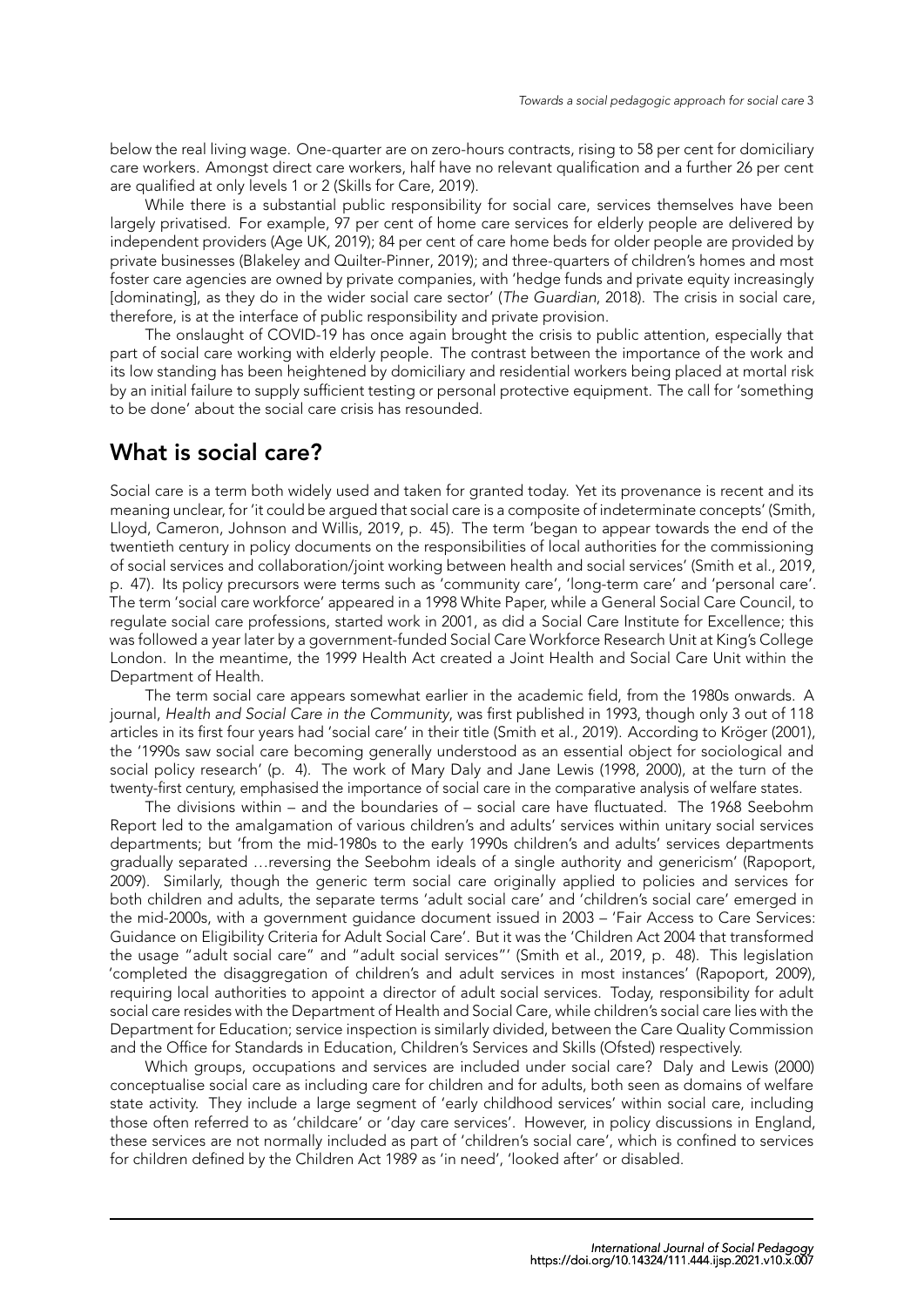Social work's relationship to social care has also been equivocal. Social workers have been included in some discussions of social care, for example in studies and statistics of the social care workforce (for example, Skills for Care, 2019; NHS Digital, 2019). In 2003, when first regulated, social work was part of the General Social Care Council; in 2012, it transferred to the Health and Care Professions Council and thence, in December 2019, to Social Work England, emphasising the profession's separateness.

In addition to services for children and adolescents in need or looked after, social care covers a diverse g[roup of adults and se](#page-12-0)r[vices. For example](#page-12-5), the Law Commission report on Adult Social Care (Law Commission, 2011, para. 1.5) defines this field as services for adults who need extra support, including 'older people, people with learning disabilities, physically disabled people, people with mental health problems, drug and alcohol misusers and carers'. What binds these services together is that they are not universal but targeted, with eligibility dependent on criteria of need; and some assumption of p[ublic](#page-12-6) [responsibility](#page-12-6), [the e](#page-12-6)xtent and nature of which varies from group to group.

As for what social care does, recurrent reference is made to nebulous terms such as 'care', 'assistance' and 'support', often related to daily life and enabling recipients to live more independently, exemplified in this extended definition:

Adult social care covers a wide range of activities to help people who are older or living with disability or physical or mental illness live independently and stay well and safe. It can include 'personal care', such as support for washing, dressing and getting out of bed in the morning, as well as wider support to help people stay active and engaged in their communities. Social care includes support in people's own homes (home care or 'domiciliary care'); support in day centres; care provided by care homes and nursing homes ('residential care'); 'reablement' services to help people regain independence; providing aids and adaptations for people's homes; providing information and advice; and providing support for family carers.

#### King's Fund (2019, n.p.)

Under the influence of neoliberalism and New Public Management, with their commodification of care and the importance they attach to measurement, social care is often discussed in functional and calculable terms, as discrete activities that can be bundled into timed an[d costed 'care pa](#page-11-3)ckages' to meet assessed needs.

But apart from a label applied in official publications and elsewhere to a bundle of policies, services and occupations for a diverse range of client groups, what exactly does 'social care' mean? The term itself, as we have seen, is a recent invention, with no deep roots and uncertain derivation; there is no long-established disciplinary tradition or distinctive theoretical underpinning. It is a thin concept.

Daly and Lewis (2000), however, delve more deeply into the meaning of social care, defining it as 'the activities and relations involved in meeting the physical and emotional requirements of dependent adults and children' (p. 285). This implies that behind the label of social care is a relational practice that needs to engage holistically with the recipient, a practice that is complex and requires attentiveness andr[esponsiveness, and th](#page-11-6)at may not be so readily timed and costed. It involves, as a study of bathing puts it, 'the negotiation of intimacy and the management of the body, and as such entails aspects of being and of social exchange that have not traditionally been part of the standard, rather rationalistic and disembodied account of social policy' (Twigg, 1997, p. 211).

That work labelled social care is more complex than often assumed is further borne out in a study of 'care work' across six European countries, which identified a number of common requirements for the work. These included supporting development and/or autonomy; relating through skills such as listening and empathy; sustaining integrative relatio[nships betwe](#page-12-7)en the individual, family and friends and wider communities; and networking and team working. These requirements, and the capacities needed to meet them, call for:

the ability to develop and apply knowledge and understanding in particular circumstances and contexts, and to be able to reflect, discuss and evaluate critically. It envisages a worker who is a co-constructor of knowledge, a critical thinker, and a reflective and democratic practitioner, rather than one who is viewed primarily as a technician trained to apply pre-determined processes.

Cameron and Moss (2007, p. 143)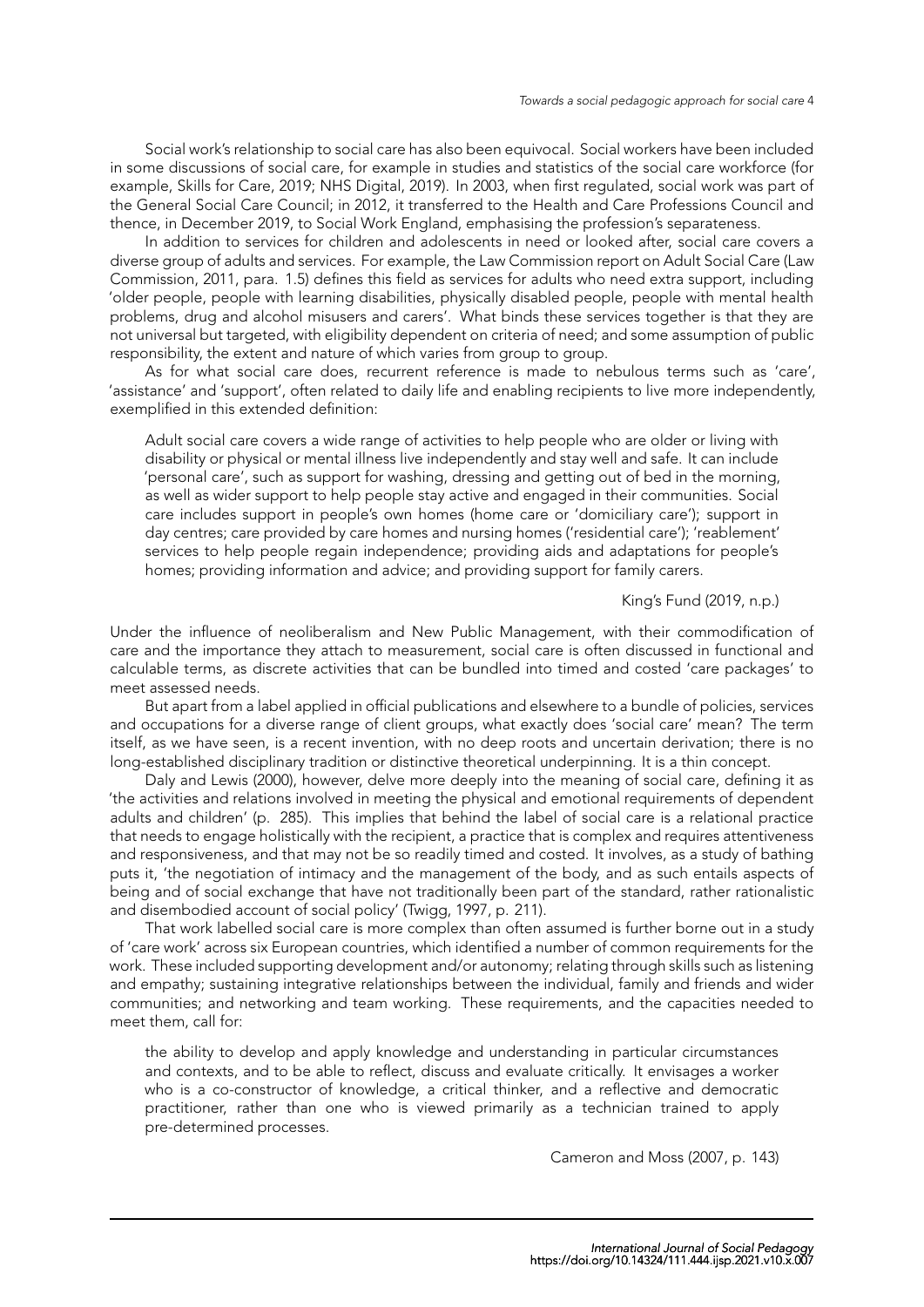The term social care may or may not be a convenient and useful label for a disparate group of services and policies; but it has little if anything to say about such complex and demanding relational practices or about the workforce best suited to undertake them. Its use has encouraged a simplified and commodified understanding of what work with children, young people and adults entails, which contributes to its being devalued and assigned to a workforce that is poorly qualified and badly paid. 'Care work' has been equated with 'women's work', essentialised labour requiring only limited training and minimum wages:

work conceptualised and explicitly termed 'care work' is of lower quality overall than equivalent work conceptualised and termed in other ways, perhaps because 'care work' is bound up with the idea of domestic activity for which women are assumed to be 'essentially' qualified.

#### Cameron and Moss (2007, p. 150)

Central to the crisis of social care, therefore, is not only rising demand, inadequate funding and poor workforce conditions, but the inadequacy of the concept itself to do justice to the work and the workforce to undertake it.

We turn now to consider another concept that might be b[etter able to do just](#page-11-7)i[ce to](#page-11-7) the complex relational practice that is required in work currently labelled social care and the profession to which it has given rise: social pedagogy and the social pedagogue. Do they, we ask, provide a sounder basis for resolving the social care crisis and for policy development?

# **Social pedagogy: a brief introduction to an alternative approach**

Social pedagogues often work in occupations associated with social care in the UK. Theirs is a discipline and practice widespread in continental Europe, the basis for a variety of services for children, young people and adults, and the work of the professional social pedagogue. Yet both discipline and profession remain little known in the English-speaking world, their meanings often lost in translation. The term 'pedagogy' is sometimes understood in English as the 'science of teaching and learning' and certainly focused on educational practices in formal education. An English speaker may assume, therefore, that 'social pedagogy' refers to this didactic science and practice or they may be offered, unhelpfully, a simple and unqualified translation such as 'education' or 'social education'. *Socialpädagoge and Socialpädagogin*, the German terms (masculine and feminine) for social pedagogues may, accordingly, be mistranslated as 'teachers'.

Social pedagogy emerged out of enlightenment thinking and reactions to adverse social conditions brought about by the industrial revolution. Thinkers who influenced its development include Jean-Jacques Rousseau and Johann Heinrich Pestalozzi. Hämäläinen (2012) suggests that, over time, social pedagogy has developed in two ways: the prevention and alleviation of social exclusion; and, more generally, the promotion of the welfare, community life and social development of individuals and of the population. In both cases, an educational orientation has been central to social pedagogy. It was first named in 1844 by Karl Mager (cited in Winkler, 19[88\), a German educ](#page-11-8)ationalist, to describe the 'theory of all the personal, social and moral education in a given society, including the description of what has happened in practice' (p. 41). From its beginning, 'the social pedagogical perspective was based on attempts to find educational solutions to social problems' (Hämäläinen, 2003, p. 71).

Social pedagogy has an understanding of ['educat](#page-13-0)i[on' as](#page-13-0) in its broadest sense, with learning taking place in many settings and situations, as relevant in old age as in childhood for all 'periods are propitious for developing and updating competences, and learning processes can be considered, maybe even more than in other life periods, as necessary to optimize life mana[gement in o](#page-11-9)l[d age](#page-11-9)' (Kern, 2012, p. 99). This approach to education and learning is not purely individualistic, but based on a belief that 'the recovery or reconstruction of the social may be the answer to many of the situations and issues that our societies now live' (Úcar, 2012, p. 167). Accordingly, association, community and society are keywords in the development of social pedagogy: 'becoming human' takes place via relationsh[ips w](#page-11-10)i[th oth](#page-11-10)er human beings in small and large social groups and institutions. Paul Natorp (cited in Rothuizen, 2008), an influential nineteenth-century philosopher and social pedagogic thinker, wrote that 'it is only because of the human com[munity that m](#page-13-1)an can become human. The single individual is only an abstraction, just as the physician's atom …without a community man could not be man' (n.p.).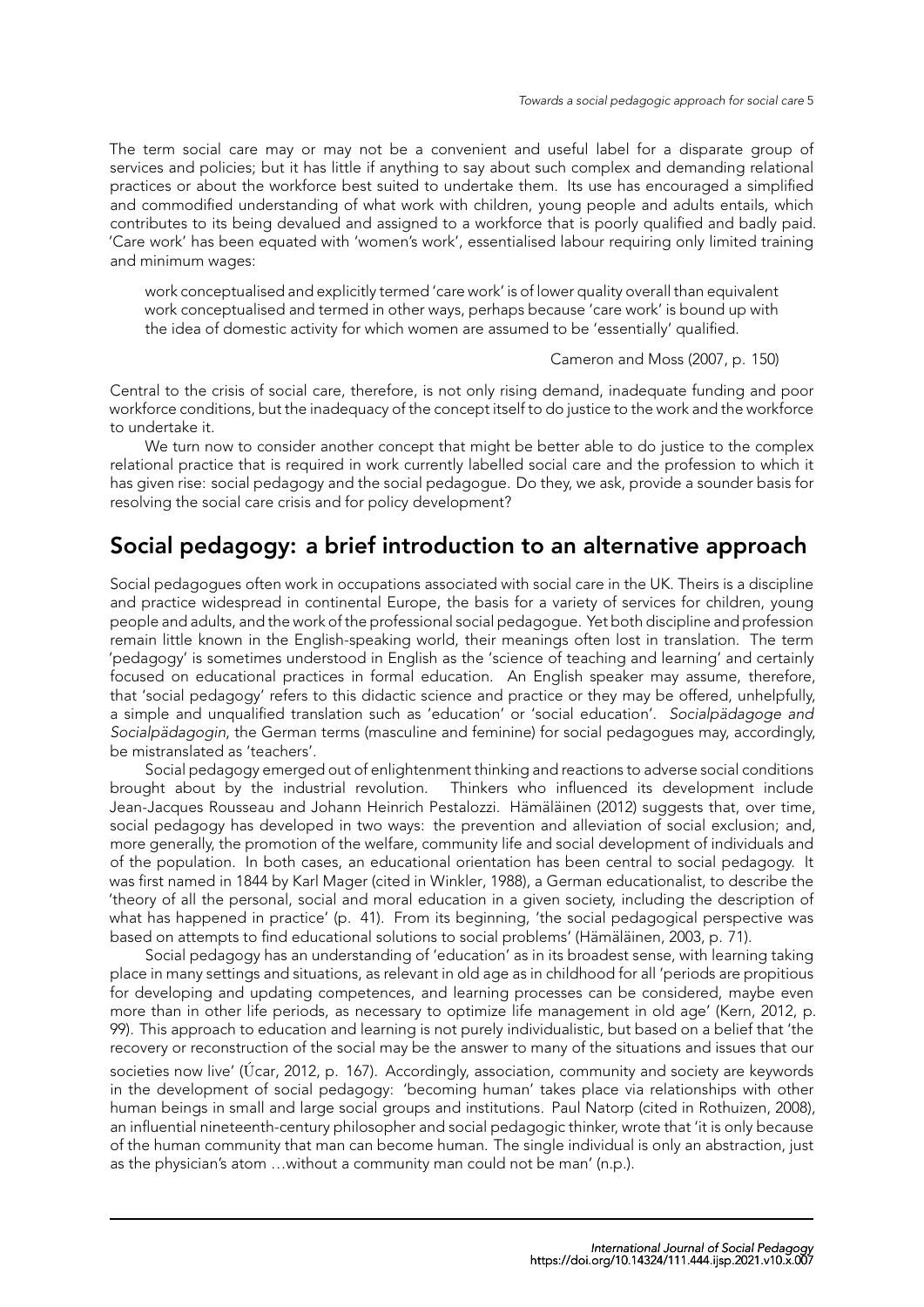With this focus on the individual as a member of a human community (*Gemeinschaft*), Natorp proposed that:

A *social* pedagogy, which aims to encourage a strong sense of community, educates both children and adults to ensure positive relations between the individual and society, and fights to close the gap between rich and poor. All of these aims are significant for societal well-being and people's sense of responsibility for each other.

Cited in Eichsteller and Holthoff (2011, p. 40; original emphasis)

Social pedagogy, therefore, has a wide remit, both in terms of its broad goals and where it can be applied: to children and adults in domiciliary, residential and community settings.

# **Social pedagogues: qualifi[cations and practice](#page-11-11)**

Despite the centrality of education to their discipline, social pedagogues do not see themselves as teachers. Key to their professional understanding is the centrality of informal learning arising from their professional relationships, including the ongoing learning that they themselves experience. They are graduate professionals, who have usually undertaken vocational degrees of three to four years or a master's degree, supplemented by continuing professional education. Degree courses include theoretical fields such as psychology and sociology, as well as specifically social pedagogic theories such as *Lebensweltorientierung* and the 'common third'. The former holds that the actions and communications of others arise from particular 'life-worlds', meaning that a person's history, their significant relationships and the political and cultural contexts in which they have lived, underlie their perspectives. The common third refers to one way in which social pedagogues build relationships: sharing on an equal footing activities that range from creative experiences and outings to everyday domestic tasks.

Social pedagogue students choose specialist options and often follow courses in outdoor pursuits, sport or the arts. They attach great importance to creativity and creative activities. These can provide opportunities for common-third shared experiences; they are also an important means of engaging the feelings and the senses, of enhancing self-esteem and a sense of achievement, of opening up to some of the good things in life and of generating a feeling of wider possibilities and identity (Petrie and Chambers, 2009).

Social pedagogues are qualified to work in a wide range of child and adult services. While there are considerable national variations in the policy, administration and organisation of social pedagogy (Kornbeck and Jensen, 2009), research into children's and adults services (for example, Kornbeck and [Jensen,](#page-12-8) 2011, 2012; Pe[trie,](#page-12-8) 2007; Petrie, Boddy, Cameron, Simon and Wigfall 2006; Statham and Chase, 2010), study visits and exchanges with colleagues in continental Europe reveal consistent principles in its practice, based on shared theoretical underpinnings and values.

- *•* [Social pedagogues value](#page-11-12) associative life, team work and co-operation. They acknowl[edge that they](#page-11-13) [are not o](#page-11-13)[nlook](#page-11-14)[ers, nor do t](#page-12-9)hey occupy a separate hierarchical domainf[rom t](#page-12-10)[hose they work with](#page-12-11) [a](#page-12-11)nd learn alongside; they inhabit the same 'life space' and so affect the group dynamic. These understandings underlie the importance of careful listening and joint decision making, whether between agencies, among staff teams or between staff and service users. They are based in social equality and grasping the legitimacy and richness of 'realities' that stem from different life experience and perspectives.
- *•* There is a focus on the whole person and their overall development: 'What has most distinguished and differentiated social pedagogy from other pedagogies has been its tendency to understand the person as a whole ... body, mind, emotions, and spirit are integrated in each person's relationship with the rest of the living world' (Úcar, 2012, p. 132). Given this holistic perspective, social pedagogues bring themselves – 'head, heart and hands' – to the work, and see themselves in a personal as well as professional relationship with those they work with. As professionals, they bring professional knowledge, skills and values to their tasks. At the same time, they see themselves as persons not afraid to express feeli[ngs o](#page-13-1)r [talk a](#page-13-1)bout their lives, or to share humour and fun and, importantly, to walk alongside people who are experiencing life's difficulties. They also judge which of their own personal matters should remain private, deciding what is and what is not appropriate for sharing.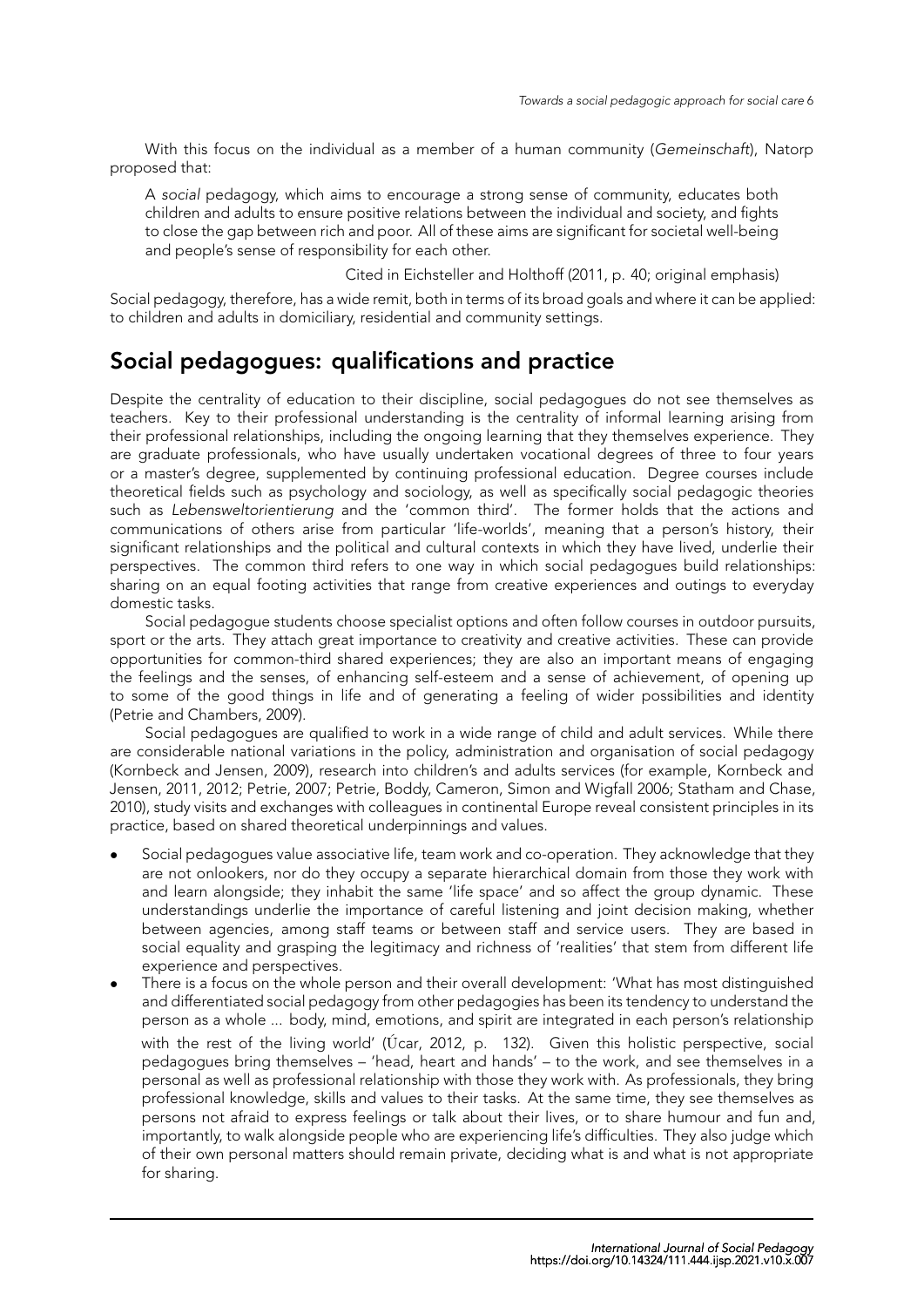- *•* The holistic approach recognises the strengths of other people. Practitioners promote an image of the strong and competent human being, with a range of unknown possibilities (potentials), to be realised in the moment as well as over time. Realising potential through learning is transformative. It may be that an elderly person comes to understand that they are 'comfortable' with their caregiver and that the relationship on offer is trustworthy – which can be a small but significant transformation. Central to the social pedagogue's practice, therefore, is an understanding that people are capable of social agency and ongoing self-realisation.
- *•* Social pedagogy is an avowedly relational practice. Whatever the setting, social pedagogues build and work with relationships that are trusting and democratic. The aim is to create situations in which human beings learn, informally, about themselves and their world. This entails some risk, as a person moves from the comfort of the status quo towards new activities and new ways of encountering others, of seeing the world and of being oneself in the world. Risk should be assessed and managed, not evaded, so social pedagogues support the other person in encountering risk; they are on a learning journey together in which listening is as important as speaking. As a Danish pedagogue in a residential home said, 'We can only move things together and we can only do so when they [the children] believe in us, they dare listen to us and only then is what we say useful for them' (Petrie et al., 2006, p. 81).

# **Social pedagogy in the UK**

#### **Gai[ning a fo](#page-12-10)othold**

In that it addresses social issues by broadly educational means, the term social pedagogy has been applied retrospectively to a number of British thinkers and reformers (Petrie, 2002). Robert Owen (1771–1858), who was influenced by Pestalozzi in creating his model village with school, adult education and factory at New Lanark, is one such example. Another is Emmeline Pethick-Lawrence (1867–1954), a women's rights activist who started a girls' club at the end of the nineteenth century, in which she 'hoped to build up …human relationships that would influence and uplift the res[t of their live](#page-12-12)s' (Pethick, 1898, p. 104).

However, social pedagogy, as named, has only begun to gain a foothold in England recently, initially with a few academics who saw the benefits of a social pedagogic approach for social work (for example, Davies Jones, 1994; Education Trust, 2001). Research and development [work followed](#page-12-13), first Crimmens (1998) comparing training for childcare workers in the Netherlands, Ireland and the UK, then a sustained programme funded by the English government and other bodies at the Thomas Coram Research Unit (TCRU) at UCL Institute of Education (for example, Cameron, McQuail and Petrie, 2007; [Cameron, Petr](#page-11-15)i[e, Wi](#page-11-15)g[fall, Kleipoedszus and](#page-11-16) Jasper, 2011; Petrie, 2007; Petrie et al., 2006; Petr[ie and Knight,](#page-11-17) 2011; Statham, 2013). Comparative studies have been important, for example for comparing the experiences and outcomes of children in care in England in social care settings, with their peers in countries such as Denmark, the Netherlands, Sweden, Belgium, France and Germany, in soci[al pe](#page-11-18)dagogic settings. A doctoral student conducted a[n imp](#page-11-19)[ortant study](#page-12-9)i[nto differences in](#page-12-10) [social pedagogy i](#page-12-14)n [Den](#page-12-14)[mark, Germany](#page-12-15) and France (Kornbeck, 2014). Such work has contributed to a growing body of English-language literature on social pedagogy, which apart from research papers has also included textbooks (for example, Hatton, 2013; Petrie, 2011; Stephens, 2013; Storo, 2013); edited volumes (for example, Cameron and Moss, 2007; Kornbeck and Jensen, 2009, 2011, 2012), and the initiation of the current journal, the *International Jour[nal of Soc](#page-11-20)i[al Ped](#page-11-20)agogy*.

Encouraged by the publication of a government Green Paper that positioned social pedagogy as a possible approach and occupati[onal model f](#page-11-21)[or residentia](#page-12-16)l [care and other](#page-12-17) [services for](#page-12-18) 'at risk' children (DfES, 2007), p[ractitioners and policymake](#page-11-7)[rs across the UK have a](#page-11-12)l[so be](#page-11-12)[en inv](#page-11-13)e[stigat](#page-11-14)ing social pedagogy as a means to enhance outcomes for children and young people and, latterly, among older people. This spreading interest in social pedagogy, especially in England and Scotland (for example, Smith, 2009), has been accompanied by the initial stages of capacity building. A variety of degree c[ourses and](#page-11-22) modules, at bachelor's and master's level, have been established (for example, University of Central Lancashire, University of Salford, Robert Gordon University, Kingston University, YMCA George Williams College); and vocational qualifications at English Levels 3 and 5 have been accredite[d and](#page-12-19) [delive](#page-12-19)red. There has been a commitment to working with social pedagogy by some local authority children's services departments and non-governmental organisations and the approach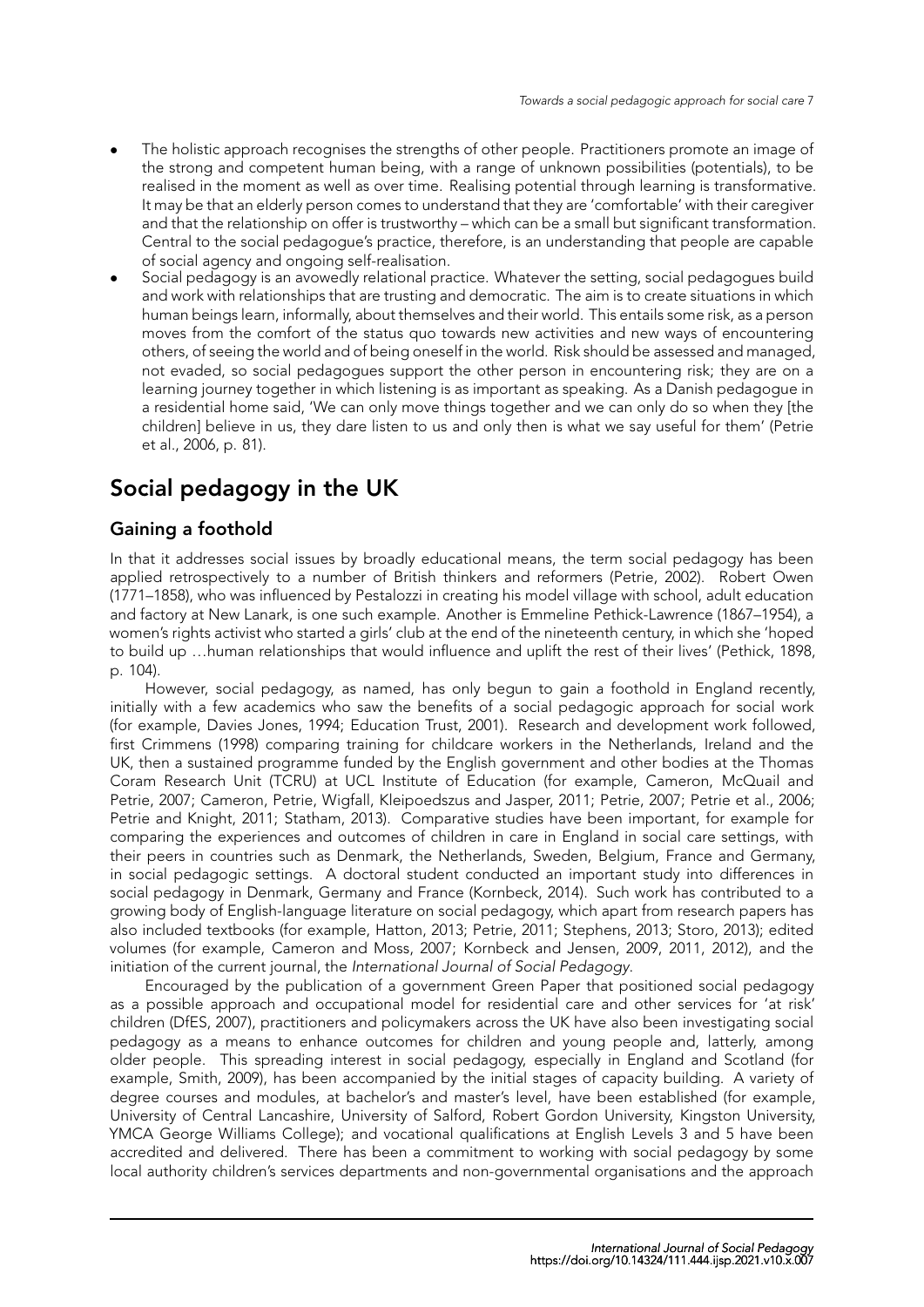has been endorsed by the Association of Directors of Children's Services (ADCS, 2013). Some hundreds of social pedagogues, qualified in Europe and officially recognised in the UK, have been appointed as social workers or actually as social pedagogues. Various in-service training initiatives have been undertaken, including social pedagogues working alongside and offering external support to residential care staff to model social pedagogy; training programmes for whole sta[ff groups and](#page-10-2) for foster carers (McDermid et al., 2016) combined with ongoing monitoring and support; and training combined with the appointment of 'change agents' to sustain change and spread learning through professions and agencies (Cameron, 2016). There is a Social Pedagogy Development Network, a grassroots organisation that provides opportunities for familiarisation and exchange around social pedagogy; and a Social [Pedagogy Profes](#page-12-20)s[ional](#page-12-20) Association, a membership-based organisation that endorses social pedagogy qualifications accredited by other organisations, defines social pedagogy values and principles through a Charter, [runs a newslette](#page-10-3)r and arranges conferences and other events to exchange theory and practice.

#### **Initial evaluations**

A review of localised evaluations of social pedagogic capacity-building initiatives in children's social care services across the UK has identified varied impacts (Cameron, 2016). Impacts on training were largely positive. Participants incorporated theory into their practice, often for the first time, for example leading to thinking 'quite consciously about what you are doing …what can the children learn from the experience [of doing something together]' (Cameron, 2016, pp. 210–11). Training as an organisation enabled teams to develop a common language and a great[er sense o](#page-10-3)f [share](#page-10-3)d purpose. With theoretical knowledge and experientially based training, participants were 'encouraged to develop more authentic relationships' and gained in confidence in their practice; managers in children's homes observed that social pedagogy input demonstrated t[o staff how to 't](#page-10-3)hink laterally …rather than …letting other professionals make the decisions' (Cameron, 2016, p. 212). Social pedagogy training promoted thoughtful and purposeful reflection on daily events and the role of the staff themselves in shaping incidents, creating a 'better understanding of myself and …how I approach care' (Cameron, 2016, p. 213). The role of the keyworker often became more dynamic and focused on young people's outcomes and how to reach them, and in doing so [legitimised relat](#page-10-3)ionship building (Cameron, 2016). Critically, social pedagogy training, including the social pedagogic concept of the common third, inspired staff to make daily life more enjoyable, challenging and communicative for young people w[ho previously ha](#page-10-3)d often experienced multiple disadvantages excluding their participation in, for example, expressive arts, nature and sport.

A more detailed case example of the impact of bringing a social pedagogic approach to what is termed a social care setting comes from a local authority children's home, whose manager has invested in social pedagogy training. Of 13 full-time team members (including the manager), eight have completed three days of training in social pedagogy and six have done a further five days' training. Three have completed a SPPA-endorsed Level 3 Social Pedagogy Diploma and one is currently working towards a SPPA-endorsed Level 5 Diploma.

One result has been that policies have been reviewed and updated to include the social pedagogic idea of 'risk competence' (such that children learn about risk and become resilient through taking risks, and so risks cannot be written out of practice); and young people's participation in designing and organising their own statutory reviews. Further evidence of the impact of adopting a social pedagogic approach comes from analysis of two Regulation 45 Reports for 2019, where the manager completes a six-monthly 'quality of care review'. Using the dimensions of social pedagogy identified by Petrie et al. (2006), the following improvements were discerned.

- An active learning environment for all staff.
- *•* Teamwork and mutuality as part of the structure.
- *•* Commitment to the workplace, reflected in low staff turnover.
- *•* [Y](#page-12-10)oung people's participation embedded in practice.
- *•* Staff support for each young person's hobbies and interests, as well as group activities and holidays.
- *•* Staff commitment to young people's schooling.
- *•* Improved relationships, with staff using the language of love for and commitment to young people and intent on creating stability in their lives.
- *•* Staff viewing the children's home as embedded in family, community and professional networks, all needing active collaboration and nurturing.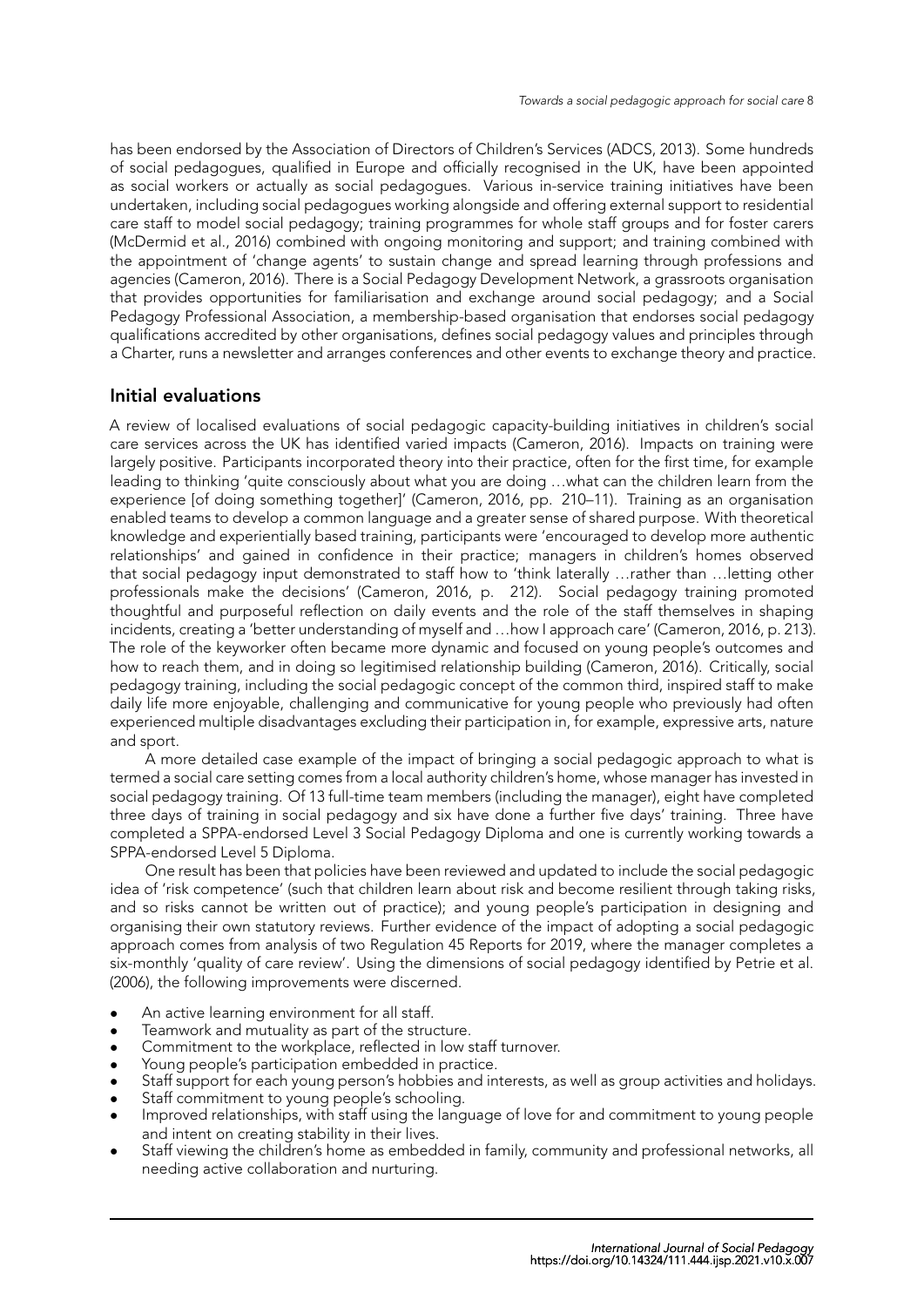These examples suggest that the impact of social pedagogy on practice in this children's home is following similar lines to that seen in earlier evaluations: practitioners report they are more confident; they utilise theory to inform decision making; daily life is full, purposeful and offers challenges to children and staff; children are intentionally supported to take charge of certain aspects of their lives; and staff act as advocates for children where needed.

#### **Beyond children's social care**

Most examples to date of work with social pedagogy in the UK are found in children's social care services. But, as already noted, social pedagogy is not confined to such services, and a social pedagogic approach has been adopted elsewhere, for example by Community Circles, an organisation that supports people of all ages to make changes in their lives by creating a volunteer hub around them and facilitating a change process (H. Sanderson, personal communication, n.d.) and by Wellbeing Teams, a social care service delivering care and support to older people based on principles of self-management and co-production (Petrie et al., 2006). A third example involves a partnership including Leicester Ageing Together, East Midlands Workers' Education Association (WEA), Treehouse Associates and UCL Institute of Education. The partnership actively promotes social pedagogy with older people, treating them not as passive recipients but as each having 'a past, a present and a future who, with support, have much to offer to family, [each other and the](#page-12-10) community' (R. Hunter, personal communication, n.d.). Rob Hunter, the chair of Leicester Ageing Together, describes the activities of the partnership's Pop Up Café, which are clearly congruent with social pedagogy's principle of 'reflexive practice' and the value it gives to associative life:

The WEA's Pop Up Café, located in a very disadvantaged area, initially attracted small numbers of older people experiencing social and emotional loneliness. There they were well listened to, encouraged to talk about their lives and how they wanted these to be better. Gradually they co-produced what happened in the café, shared their skills and enthusiasms, giving and receiving support. Some led sessions and even travelled to groups in other parts of the city to do so. As numbers grew, some took on more organising responsibility. The café is now self-organising and increasingly participants are looking outward, not only to meet the needs of themselves and their peers but also of other groups in the community.

(personal communication (n.d.)

# **Social care and social pedagogy: what future relationship?**

Social pedagogy has a rich history, and theoretical approaches that have evolved across many countries and have been translated into practical tools for 'living alongside' people of all ages in many settings. Its recent introduction into the UK has coincided with an increasing social care crisis. Given that social pedagogy in continental Europe has a strong presence in what in the UK is termed social care, what might be the future relationship between the two? In many discussions the authors have had since the mid-2000s about how the relationship between social pedagogy and social care should develop, two positions have emerged: a social care system informed by social pedagogy; or moving from a social care system to a range of social pedagogic services.

Under the first position, social pedagogy should form the theoretical basis for much care-related 'people' work, including that subsumed within current social care, but also potentially community work, youth work, housing support and so on. In this scenario, social care might remain the overall and wide-ranging policy label, but cross-agency coherence and other improvements would be underpinned by social pedagogy, informing the workforce and its practice. This has the advantage of fitting in with existing national and local organisation of departments and specialisms, and would mean that a social pedagogic approach, introduced through initial and continuing professional education and other measures, would guide the development of social care policies and practices.

For example, a social pedagogic approach to social care with older people would value carer–cared-for relationships and allow time in the working day for relational encounters, at a pace that suits the cared-for person, such as conversations when brushing hair or changing bedclothes. Likewise, for looked-after children in children's homes, participation in everyday decision making would be embedded practice, allowing young people to have more control over their lives and including some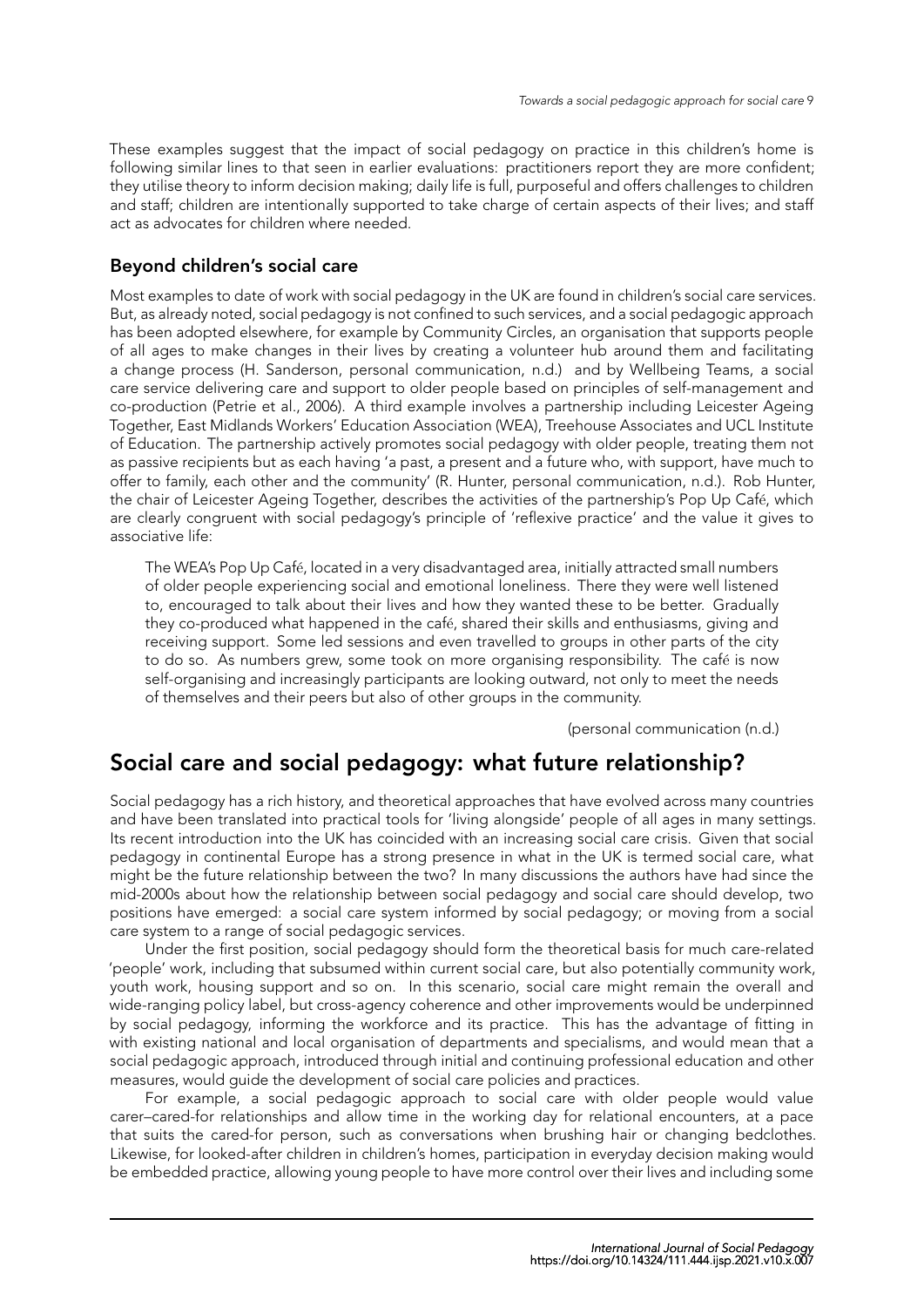risk taking, where practitioners judge there is worthwhile learning to be acquired through developing new skills or demonstrating competencies. It might indeed be argued that some thinking about social care work is already close to a social pedagogic approach. For example, a blog about the future of social care states that

genuinely personalised care and support means honouring personhood & identity and doing that therefore requires recognition that who we are and what matters to us is anchored in our relationships with other people, in places and things – the 'scaffolding of the self'. It demands respect for and action to maintain, repair or develop this 'scaffolding'.

Crowther (2020, n.p.)

In this scenario, however, the structure of social care work is not fundamentally changed, even if pay and conditions were to be somewhat improved. Critically, the occupation of social pedagogue is not the core practitioner.

The second position goes further: England joins much of the rest of Europe in investing in social pedagogy and the social pedagogue as the basis for a range of services across the life course that currently come under the social care label. In this scenario, social care disappears as a concept and umbrella term, leaving a range of services across which social pedagogy and the social pedagogue as core practitioner provide a common approach to policy, professional development and practice, so affording overall coherence to the field.

Denmark provides the clearest example of this position. Here, the core practitioner is the social pedagogue, who, in parallel with social workers and teachers, is educated to bachelor degree level. This education, highly popular in Denmark, equips the graduate to work in a range of services and settings, such as residential care for children, early childhood education and care, youth work, play services and work with homeless people, older people and those with mental health problems. As a core worker, social pedagogues might comprise around half of the workforce in a setting, and be complemented by assistants either with a shorter training or unqualified, but 'trying out' social pedagogy prior to professional education. In a UK context, the infrastructure to scale up social pedagogy professional education is in place, with diplomas at Levels 3 (deemed suitable for those working without supervision in England) and 5 (designed for those in specialist and leadership positions)<sup>2</sup> and some degree programmes, plus a professional association (SPPA) with a remit around continuing professional education and quality assurance.

Both positions, and especially the second, raise many issues over and above the challenges of scaling up social pedagogy from its current scattered presence in England. The shift to a social pedagogic approach to services for young and old requires a reorientation of policy and practice. It calls for a change of understanding in what the work is, from the task-based and procedural to the relational and reflective, from the functional to the educative. This, in turn, would undermine the neoliberal, commodified business model on which much of current social care is based; social pedagogic work is much harder to time, cost and reduce to 'packages'. It raises, too, the question of the relationship between social pedagogy and social work. Is the latter a quite separate discipline and profession or can it be subsumed within a social pedagogic approach?

The second position, with the disappearance of social care and the emergence of social pedagogy in its place, might suggest the marginalisation or removal altogether of the concept of care from policy and provision, a concept that many find meaningful and valuable, an important part of relationships, life and, indeed, the welfare state. But to do away with social care does not mean eradicating 'care'. Indeed, social care arguably does care a disservice, implying that care is only required for certain social care services and settings, thus setting up false dichotomies, between health and care or between education and care. But if care is understood as an ethic, an ethic of care involving particular acts of caring *and* a general habit of mind that should inform all aspects of life and which includes attentiveness, responsibility, competence and responsiveness (Tronto, 1993), then it can and should be an integral part of health, education and many other services and settings, and indeed can provide an ethical bearing for social pedagogy. In this way, the significance and place of care in social policy, indeed throughout the welfare state and the wider society, is asserted and extended, at the same time as the ill-defined concept of social care is phased out (see Moss, [2018\)](#page-12-21).

But perhaps the biggest issue raised [by a](#page-12-21) social pedagogic turn arises from the reconceptualising and revaluing of work that has, so far, been weakly conceptualised and strongly devalued. Developments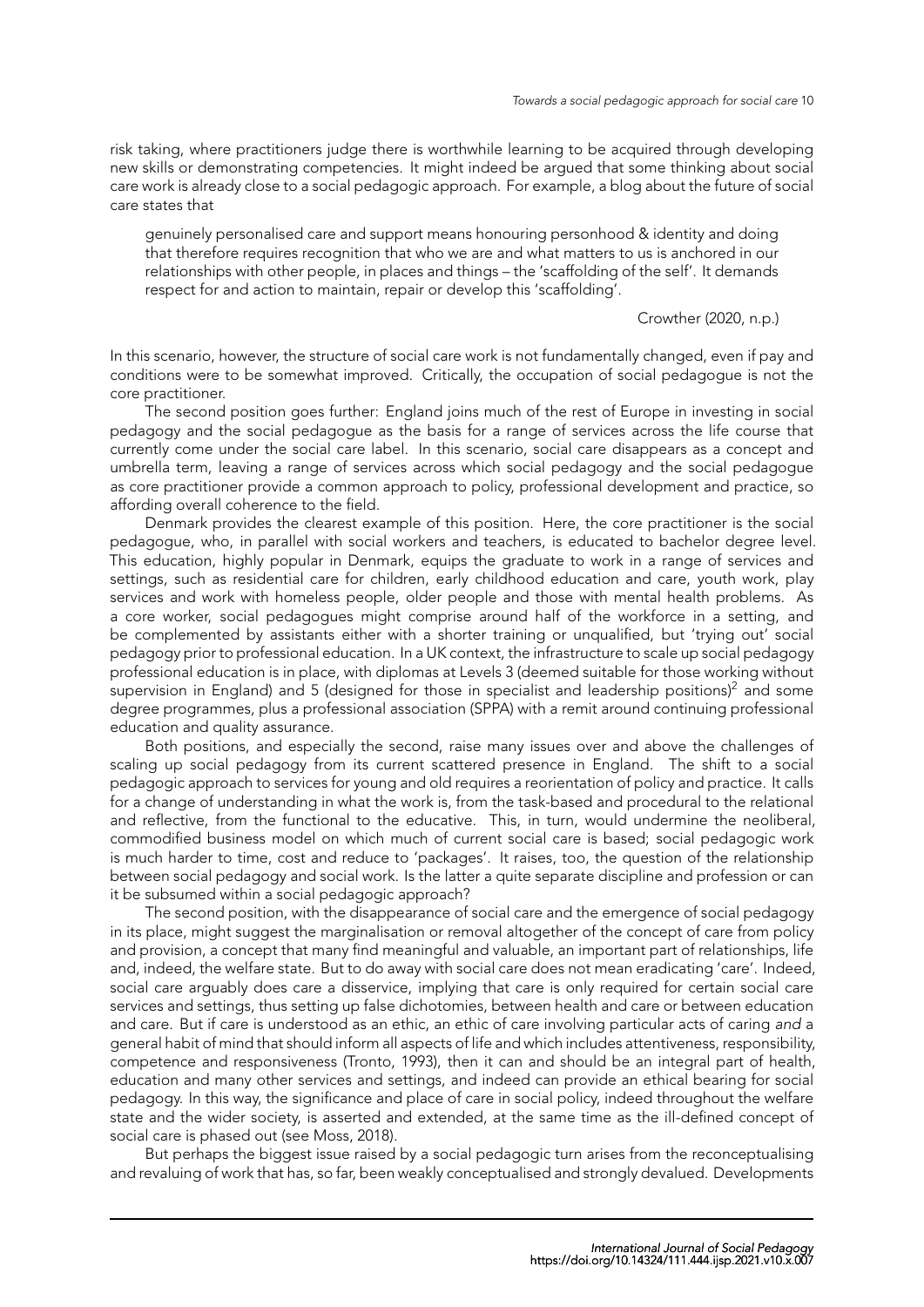based on a European concept and profession may face resistance in a post-Brexit England, despite the substantial appeal we have seen so far in the UK; social pedagogy provides a framework for practitioners to renew interest in and commitment to 'people work' underpinned by humanistic values, and those in training often comment that these values align well with their original motivation for entering practice. Social pedagogy also aligns with national policies supporting wellbeing (Petrie, 2020). Equally important, the fragmented state of so much social care work means that there is not a large, entrenched professional workforce that might resist change.

A bigger objection is likely to be the increased costs involved, generated by improved education, higher qualifications and commensurate working conditions, with soci[al pedagogu](#page-12-22)es achieving parity with teachers and social workers. There is a general acknowledgement that social care requires substantially more funding, and that social care workers are underpaid and undervalued; this is likely to be enhanced by the experience of the COVID-19 pandemic and the greater awareness it has brought of the importance of such workers (alongside others in low-paid but essential jobs) and the risks to which they have been exposed. But to move to a more social pedagogic approach, especially reconfiguring a wide range of services towards a workforce of social pedagogues, would increase costs further. Such an increase, however, should be viewed not only in terms of improving services but as part of a strategy to create additional good-quality employment, along the lines advocated by John Goldthorpe for advancing social mobility: 'governments should develop an industrial strategy that creates more good management jobs and also upgrade welfare services such as old people's care which, instead of providing mostly unskilled and low-paid jobs, could be turned into a profession' (Wilby, 2020, n.p.).

Social care in England is undoubtedly a policy area in crisis, with unresolved issues of demand, funding and workforce that have become more pressing over time. We have argued that a further underlying issue needs addressing. Whether to reform the broad field that is currently conceptualised as social care or to reconceptualise that field as social pedagogy, thu[s introducing](#page-13-2) a new direction for social policy.

## **Notes**

<sup>1</sup>Although there are many similarities with respect to social care across all four nations of the United Kingdom, and the arguments made in this article are generally applicable, our main focus is England. <sup>2</sup>Some adaptation of the diplomas to different educational contexts in Scotland, Wales and Northern Ireland would be required.

## **Declarations and conflict of interests**

Claire Cameron and Pat Petrie are the journal's Editors, in which this article is included; all efforts to sufficiently blind the authors during peer review of this article have been made. The authors declare no further conflicts with this article.

# **References**

- ADCS (Association of Directors of Children's Services). (2013). *ADCS position statement. What is care for? Alternative models of care for adolescents*. Accessed 10 June 2021. https://www.adcs.org.uk/ positionstatements/2013/ADCS.
- <span id="page-10-2"></span>Age UK. (2019). *Briefing: Health and care of older people in England 2019*. Accessed 10 June 2021. https://www.ageuk.org.uk/globalassets/age-uk/documents/reports-and-publications/reportsand-briefings/health-wellbeing/age\_uk\_briefing\_state\_of\_health\_and\_care\_of\_older\_people [july2019.pdf.](https://www.adcs.org.uk/positionstatements/2013/ADCS)
- <span id="page-10-0"></span>Blakeley, G., & Quilter-Pinner, H. (2019). *Who cares? The financialisation of adult social care*. Accessed 10 June 2021. [https://www.ippr.org/files/2019-09/who-cares-financialisation-in-social-care-2-.p](https://www.ageuk.org.uk/globalassets/age-uk/documents/reports-and-publications/reports-and-briefings/health-wellbeing/age_uk_briefing_state_of_health_and_care_of_older_people_july2019.pdf)df.
- <span id="page-10-3"></span><span id="page-10-1"></span>Cam[eron, C. \(2016\). Social pedagogy in the UK today: Findings from evaluations of training a](https://www.ageuk.org.uk/globalassets/age-uk/documents/reports-and-publications/reports-and-briefings/health-wellbeing/age_uk_briefing_state_of_health_and_care_of_older_people_july2019.pdf)nd [developmen](https://www.ageuk.org.uk/globalassets/age-uk/documents/reports-and-publications/reports-and-briefings/health-wellbeing/age_uk_briefing_state_of_health_and_care_of_older_people_july2019.pdf)t initiatives. *Pedagog*í*a Social: Revista Interuniversitaria*, 27, 199–223. Accessed 4 May 2020. https://recyt.fecyt.es/index.php/PSRI/article/view/44163/25874.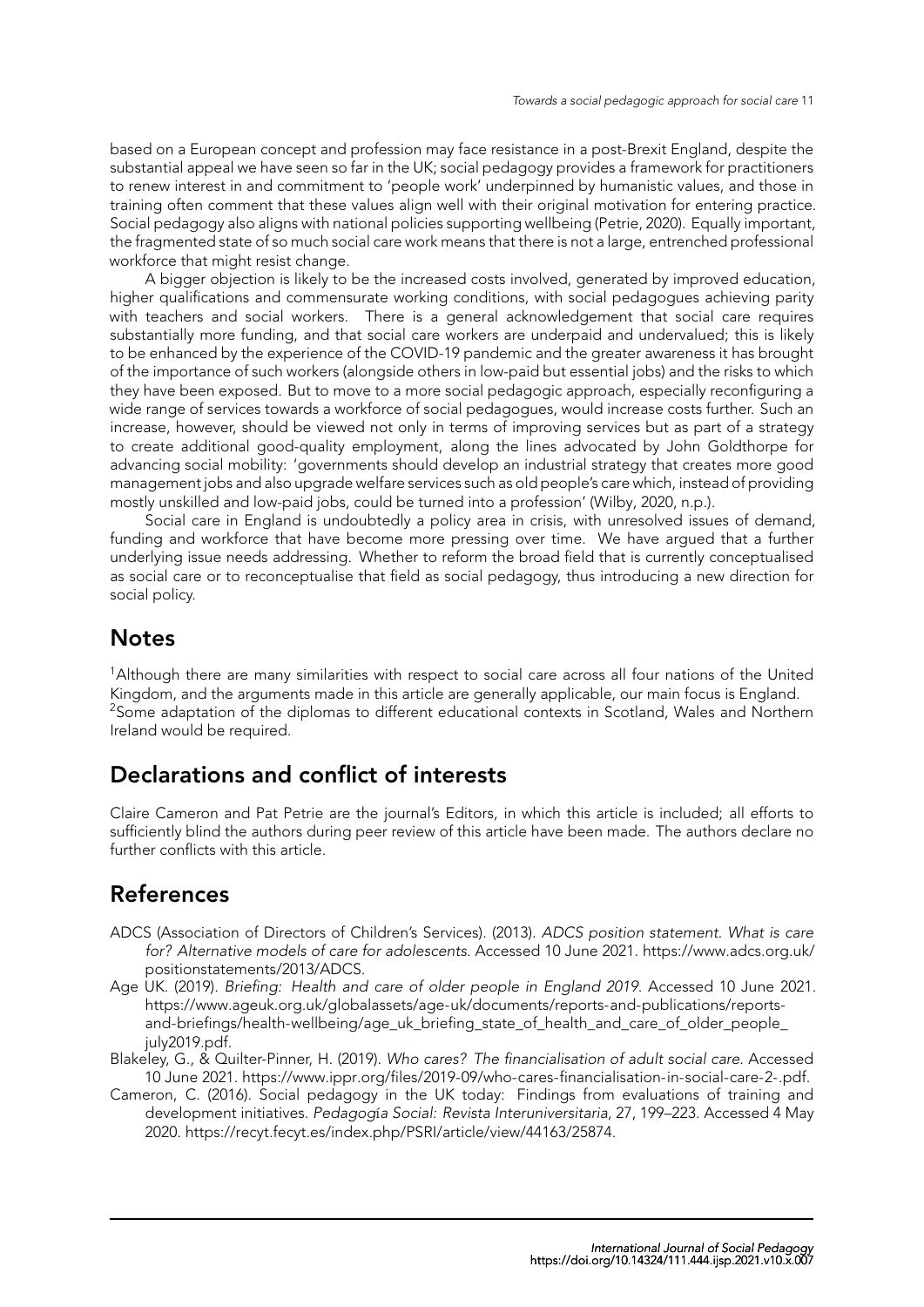- Cameron, C., McQuail, S., & Petrie, P. (2007, April). *Implementing the social pedagogic approach for workforce training and education in England: A preliminary study*. London: TCRU & IOE London. Accessed 10 June 2021. https://discovery.ucl.ac.uk/id/eprint/1532269/1/Social\_ pedagogic\_approach\_report.pdf.
- <span id="page-11-18"></span>Cameron, C., & Moss, P. (2007). *Care work in Europe: Current understandings and future directions*. London: Routledge.
- Cameron, C., Petrie, P., Wigfall, V., Kleipoedszus[, S., & Jasper, A. \(2011, April\).](https://discovery.ucl.ac.uk/id/eprint/1532269/1/Social_pedagogic_approach_report.pdf) *Final report of the social [pedagogy pilot programme: De](https://discovery.ucl.ac.uk/id/eprint/1532269/1/Social_pedagogic_approach_report.pdf)velopment and implementation*. London: TCRU & IOE London. Accessed 10 June 2021. https://core.ac.uk/download/pdf/156876049.pdf.
- <span id="page-11-19"></span><span id="page-11-7"></span>Crimmens, D. (1998). Training for residential child care workers in Europe: Comparing approaches in the Netherlands, Ireland and the United Kingdom. *Social Work Education*, *17*(3), 309–20. [CrossRef]
- Crowther, N. (2020, 13 October). *Three words to change the way we think about social care*. #socialcarefuture. Accessed 10 June 2021. [https://socialcarefuture.blog/](https://core.ac.uk/download/pdf/156876049.pdf)2020/10/13/three-wordsto-change-the-way-we-think-about-social-care/.
- <span id="page-11-17"></span>Daly, M., & Lewis, J. (1998). Introduction: Conceptualising social care in the context of [welfare st](http://doi.org/10.1080/02615479811220311)ate restructuring. In J. Lewis (Ed.), *Gender, social care and welfare state restructuring in Europe* (pp. 1–24). Aldershot: Ashgate.
- <span id="page-11-5"></span>Daly, [M., & Lewis, J. \(2000\). The concept of social care and the analysis of contemporary welfare states.](https://socialcarefuture.blog/2020/10/13/three-words-to-change-the-way-we-think-about-social-care/) *British Journal of Sociology*, *51*(2), 281–98. [CrossRef] [PubMed]
- Davies Jones, H. D. (1994). The social pedagogue in Western Europe. *Journal of Interprofessional Care*, *8*(1), 19–29. [CrossRef]
- <span id="page-11-6"></span>DfES (Department for Education and Skills). (2007). *Care matters: Time for change*. White Paper Cm 7137. London: The Stationery Office.
- <span id="page-11-15"></span>Education Trust. (2001). *Social pedagogy and s[ocial educ](http://doi.org/10.1111/j.1468-4446.2000.00281.x)[ation, a re](http://www.ncbi.nlm.nih.gov/pubmed/10905001)port of two workshops 11–12 July 2000 and 14[–15 Janua](http://doi.org/10.3109/13561829409010398)ry 2001*. Manchester, UK.
- <span id="page-11-22"></span>Eichsteller, G., & Holthoff, S. (2011). Conceptual foundations of social pedagogy: A transnational perspective from Germany. In C. Cameron & P. Moss (Eds.), *Social pedagogy and working with young children* (pp. 33–52). London: Jessica Kingsley Publishing.
- <span id="page-11-16"></span><span id="page-11-11"></span>*The Guardian*. (2018, 12 November). *The Guardian* view on children's homes: On the edge of chaos. Accessed 10 June 2021. https://www.theguardian.com/commentisfree/2018/nov/12/the-guardianview-on-childrens-homes-on-the-edge-of-chaos.
- Hämäläinen, J. (2003). The concept of social pedagogy in the field of social work. *Journal of Social Work*, *3*(1), 69–80. [CrossRef]
- <span id="page-11-4"></span>Hämäläinen, J. (2012). S[ocial pedagogical eyes in the midst of diverse understandings,](https://www.theguardian.com/commentisfree/2018/nov/12/the-guardian-view-on-childrens-homes-on-the-edge-of-chaos) [conceptualisations and activities.](https://www.theguardian.com/commentisfree/2018/nov/12/the-guardian-view-on-childrens-homes-on-the-edge-of-chaos) *International Journal of Social Pedagogy*, *1*(2), 3–16. [CrossRef]
- <span id="page-11-9"></span>Hatton, K. (2013). *Social pedagogy in the UK: Theory and practice*. Lyme Regis: Russell House Publishing.
- <span id="page-11-8"></span>The Health Fou[ndation. \(](http://doi.org/10.1177/2F1468017303003001005)2019). *What should be done to fix the crisis in social care?* Accessed 10 June 2021. https://www.health.org.uk/news-and-comment/blogs/what-should-be-done-to-fixthe-crisis-in-social-care.
- <span id="page-11-21"></span>Institute for Government. (2019a). *Children's social care*. Accessed 10 June 2021. [https://ww](http://doi.org/10.14324/111.444.ijsp.2012.v1.1.002)w. instituteforgovernment.org.uk/publication/performance-tracker-2019/children-social-care.
- <span id="page-11-0"></span>Institute for Government. (2019b). *Adult social care*[. Accessed 10 June 2021.](https://www.health.org.uk/news-and-comment/blogs/what-should-be-done-to-fix-the-crisis-in-social-care) https://www. [instituteforgovernment.](https://www.health.org.uk/news-and-comment/blogs/what-should-be-done-to-fix-the-crisis-in-social-care)org.uk/publication/performance-tracker-2019/adult-social-care.
- <span id="page-11-1"></span>Kern, D. (2012). Social pedagogy and older people in France: Towards a social geragogy? I[n J. Kornbeck](https://www.instituteforgovernment.org.uk/publication/performance-tracker-2019/children-social-care) [& N. Rosendal Jensen \(Eds.\), Social pedagogy for the entire lifespan \(vol. 2, pp. 91–103\). B](https://www.instituteforgovernment.org.uk/publication/performance-tracker-2019/children-social-care)remen: Europäischer Hochschulverlag.
- <span id="page-11-10"></span><span id="page-11-2"></span>King's Fund. (2019). *[Key facts and figures about adult social care](https://www.instituteforgovernment.org.uk/publication/performance-tracker-2019/adult-social-care)*. Accessed 10 June 2021. [https://www.](https://www.instituteforgovernment.org.uk/publication/performance-tracker-2019/adult-social-care) kingsfund.org.uk/audio-video/key-facts-figures-adult-social-care.
- Kornbeck, J. (2014). 'Convergence in conceptualising the professions of social work and social pedagogy and their professional education, and the question of Europeanisation: Germany, Denmark and Belgium (1989–2004)'. PhD thesis, UCL Institute of Education, London.
- <span id="page-11-3"></span>Korn[beck, J., & Jensen, N. R. \(Eds.\) \(2009\).](https://www.kingsfund.org.uk/audio-video/key-facts-figures-adult-social-care) *The diversity of social pedagogy in Europe*[. Bremen:](https://www.kingsfund.org.uk/audio-video/key-facts-figures-adult-social-care) Europäischer Hochschulverlag.
- <span id="page-11-20"></span>Kornbeck, J., & Jensen, N. R. (Eds.) (2011). *Social pedagogy for the entire lifespan* (vol. 1). Bremen: Europäischer Hochschulverlag.
- <span id="page-11-14"></span><span id="page-11-13"></span><span id="page-11-12"></span>Kornbeck, J., & Jensen, N. R. (Eds.) (2012). *Social pedagogy for the entire lifespan* (vol. 2). Bremen: Europäischer Hochschulverlag.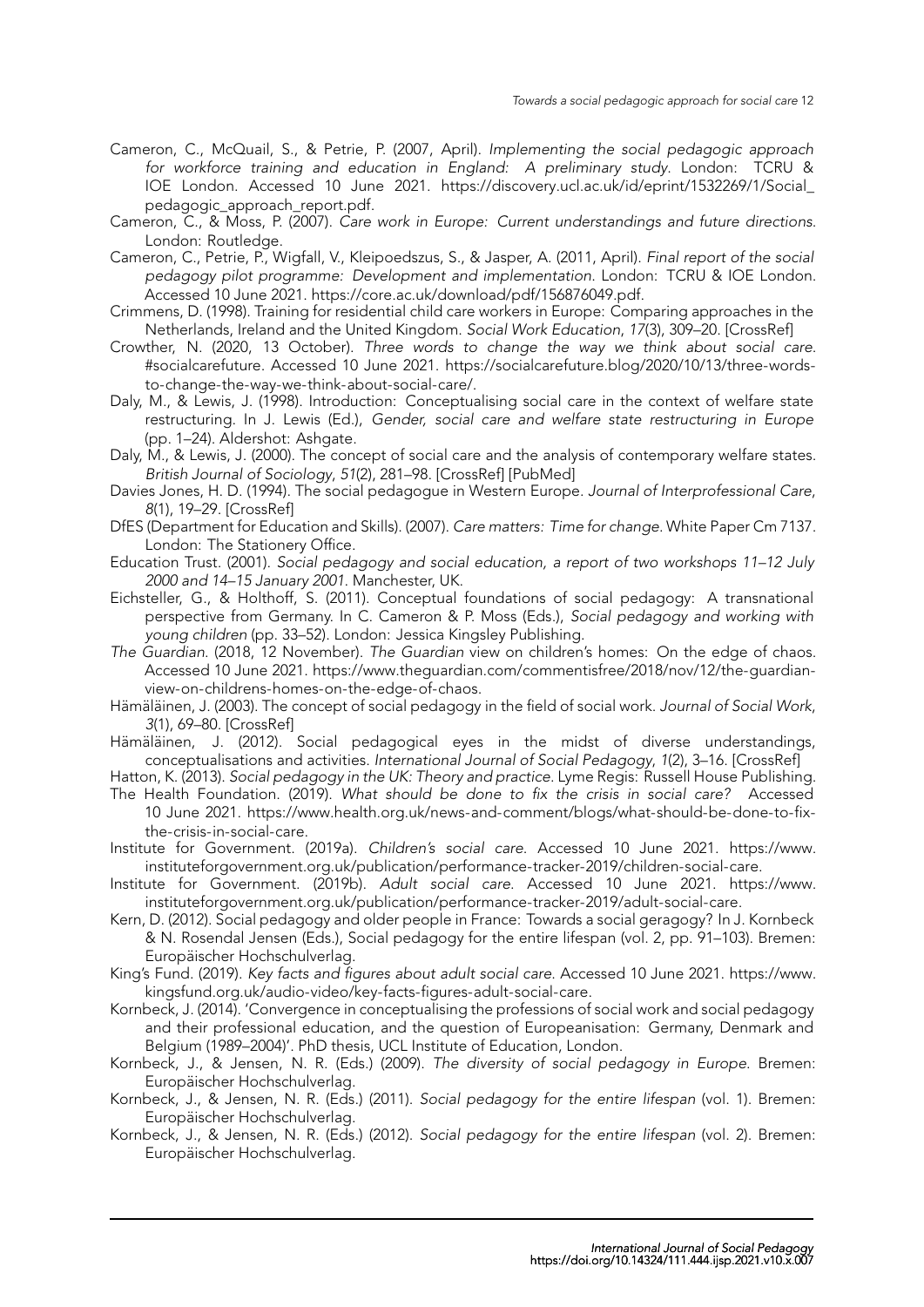Kröger, T. (2001). Comparative research in social care: The state of the art (SOCCARE Project Report 1). Brussels: European Commission. Accessed 10 June 2021. https://www.researchgate.net/ publication/282852584 Comparative Research on Social Care The State of the Art.

Law Commission. (2011). *Adult social care*. London: The Stationery Office.

- <span id="page-12-3"></span>McDermid, S., Holmes, L., Ghate, D., Trivedi, H., Blackmore, J., & Baker, C. (2016). *Evaluation of head, heart, hands: Introducing social pedagogy into UK foster care (final report)*[. Loughborough: Centre](https://www.researchgate.net/publication/282852584_Comparative_Research_on_Social_Care_The_State_of_the_Art) for Child and Family Research.
- <span id="page-12-20"></span><span id="page-12-6"></span>Mos[s, P. \(2018\). What place for 'care' in early childhood policy? In L. Miller, C. Cameron,](https://www.researchgate.net/publication/282852584_Comparative_Research_on_Social_Care_The_State_of_the_Art) C. Dalli & N. Barbour (Eds.), *The Sage handbook of early childhood policy* (pp. 256–67). London: SAGE Publications.
- NHS Digital. (2019). *Personal social services: Staff of social services departments, England 2018*. Accessed 10 June 2021. https://digital.nhs.uk/data-and-information/publications/statistical/ personal-social-services-staff-of-social-services-departments/england-2018/content.
- <span id="page-12-5"></span>Pethick, E. (1898). Working girls' clubs. In W. Reason (Ed.), *University and social settlements*. London: Methuen and Co. Accessed 10 June 2021. https://archive.org/details/universitysocial00reasrich/ page/n6/mode/2up.
- Petri[e, P. \(2002\). Social pedagogy: An historical account of care and education as social control. In J.](https://digital.nhs.uk/data-and-information/publications/statistical/personal-social-services-staff-of-social-services-departments/england-2018/content) Brannen & P. Moss (Eds.), *Rethinking children's care* (pp. 61–79). Buckingham: Open University Press.
- <span id="page-12-13"></span>Petrie, P. (2007). Foster care: A role for social pedagogy. *[Adoption and Fostering](https://archive.org/details/universitysocial00reasrich/page/n6/mode/2up)*, *3*(1), 73–80. [CrossRef]
- Petri[e, P. \(2011\).](https://archive.org/details/universitysocial00reasrich/page/n6/mode/2up) *Communication skills for working with children and young people: Introducing social pedagogy* (3rd edn). London: Jessica Kingsley Publications.
- <span id="page-12-12"></span>Petrie, P. (2020). Taking social pedagogy forward: Its fit with official UK statements on promoting wellbeing. *International Journal of Social Pedagogy*, *9*(1), 17. [CrossRef]
- <span id="page-12-16"></span><span id="page-12-9"></span>Petrie, P., Boddy, J., Cameron, C., Simon, A., & Wigfall, V. (2006). *Working with children in resid[ential care](http://doi.org/10.1177/030857590703100111): European perspectives*. Buckingham: Open University Press.
- <span id="page-12-22"></span>Petrie, P., & Chambers, H. (2009, January). *Richer lives: Creative activities in the education and practice of Danish pedagogues*. Report. London: TCRU & IOE London. [Accessed](http://doi.org/10.14324/111.444.ijsp.2020.v9.x.017) 10 June 2021. https://www. sppa-uk.org/wp-content/uploads/2017/09/social-pedagogy-and-the-arts-v3.pdf.
- <span id="page-12-10"></span><span id="page-12-8"></span>Petrie, P., & Knight, A. (2011). *I want to sing. Sing up/NCB looked after children programme evaluation*. Report. Accessed 14 June 2021. https://www.singup.org/fileadmin/user\_upload/Blog/PDFs/Sing\_ Up Looked After Children full report.pdf.
- <span id="page-12-14"></span>Publi[c Accounts Committee \(House of Commons\). \(2018\).](https://www.sppa-uk.org/wp-content/uploads/2017/09/social-pedagogy-and-the-arts-v3.pdf) *The adult social care workforc[e in England](https://www.sppa-uk.org/wp-content/uploads/2017/09/social-pedagogy-and-the-arts-v3.pdf)*. Accessed 10 June 2021. https://publications.parliament.uk/pa/cm201719/cmselect/cmpubacc/690/ 690.pdf.
- <span id="page-12-1"></span>Rapo[port, J. \(2009, February\).](https://www.singup.org/fileadmin/user_upload/Blog/PDFs/Sing_Up_Looked_After_Children_full_report.pdf) *Forty years since Seebohm*[; British Association of Social Workers. Accessed](https://www.singup.org/fileadmin/user_upload/Blog/PDFs/Sing_Up_Looked_After_Children_full_report.pdf) 10 June 2021. https://www.basw.co.uk/system/files/resources/basw\_104828-4\_0.pdf.
- Rothuizen, J. (2008, 26–29 [March\). Work practice: Qualification of knowledge in action. Paper](https://publications.parliament.uk/pa/cm201719/cmselect/cmpubacc/690/690.pdf) [presenta](https://publications.parliament.uk/pa/cm201719/cmselect/cmpubacc/690/690.pdf)tion. Conference towards Professional Wisdom – Practical Deliberation in the 'People Professions', Edinburgh.
- <span id="page-12-4"></span>Skills for Care. (2019, September). *[The state of the adult social care sector and workforc](https://www.basw.co.uk/system/files/resources/basw_104828-4_0.pdf)e in England, 2019*. Report. Accessed 10 June 2021. https://www.skillsforcare.org.uk/adult-social-care-workforcedata/Workforce-intelligence/documents/State-of-the-adult-social-care-sector/State-of-Report-2019.pdf.
- <span id="page-12-0"></span>Smith, M. (2009). Social work, social education and social pedagogy in Scotland. *European Journal of Social Education*, *16*(17), 229–37.
- Smit[h, R., Lloyd, L., Cameron, A., Johnson, E., & Willis, P. \(2019\). What is \(adult\) social care in England?](https://www.skillsforcare.org.uk/adult-social-care-workforce-data/Workforce-intelligence/documents/State-of-the-adult-social-care-sector/State-of-Report-2019.pdf) [Its origins](https://www.skillsforcare.org.uk/adult-social-care-workforce-data/Workforce-intelligence/documents/State-of-the-adult-social-care-sector/State-of-Report-2019.pdf) and meaning. *Research, Policy and Planning*, *33*(2), 45–56.
- <span id="page-12-19"></span>Statham, J. (2013). *Supporting young people on the edge of entering public care: Cross national perspectives*. Research Briefing No. 4. London: IOE London. Accessed 15 June 2021. https:// discovery.ucl.ac.uk/id/eprint/10018578/1/RB4\_Edge\_of\_Care\_Statham.pdf.
- <span id="page-12-2"></span>Statham, J., & Chase, E. (2010). *Childhood wellbeing: A brief overview*. London: Childhood Wellbeing Research Centre.
- <span id="page-12-15"></span>Stephens, P. (2013). *Social pedagogy: Heart and head*. Bremen: Europäischer Hochschulverlag.
- Storo, J. (2013). *Practical social pedagogy*. Bristol: Policy Press.
- <span id="page-12-11"></span>Tronto, J. (1993). *[Moral boundaries: A political argument for the ethics of care](https://discovery.ucl.ac.uk/id/eprint/10018578/1/RB4_Edge_of_Care_Statham.pdf)*. London: Routledge.
- <span id="page-12-21"></span><span id="page-12-18"></span><span id="page-12-17"></span><span id="page-12-7"></span>Twigg, J. (1997). Deconstructing the 'social bath': Help with bathing at home for older and disabled people. *Journal of Social Policy*, *26*(2), 211–32. [CrossRef]